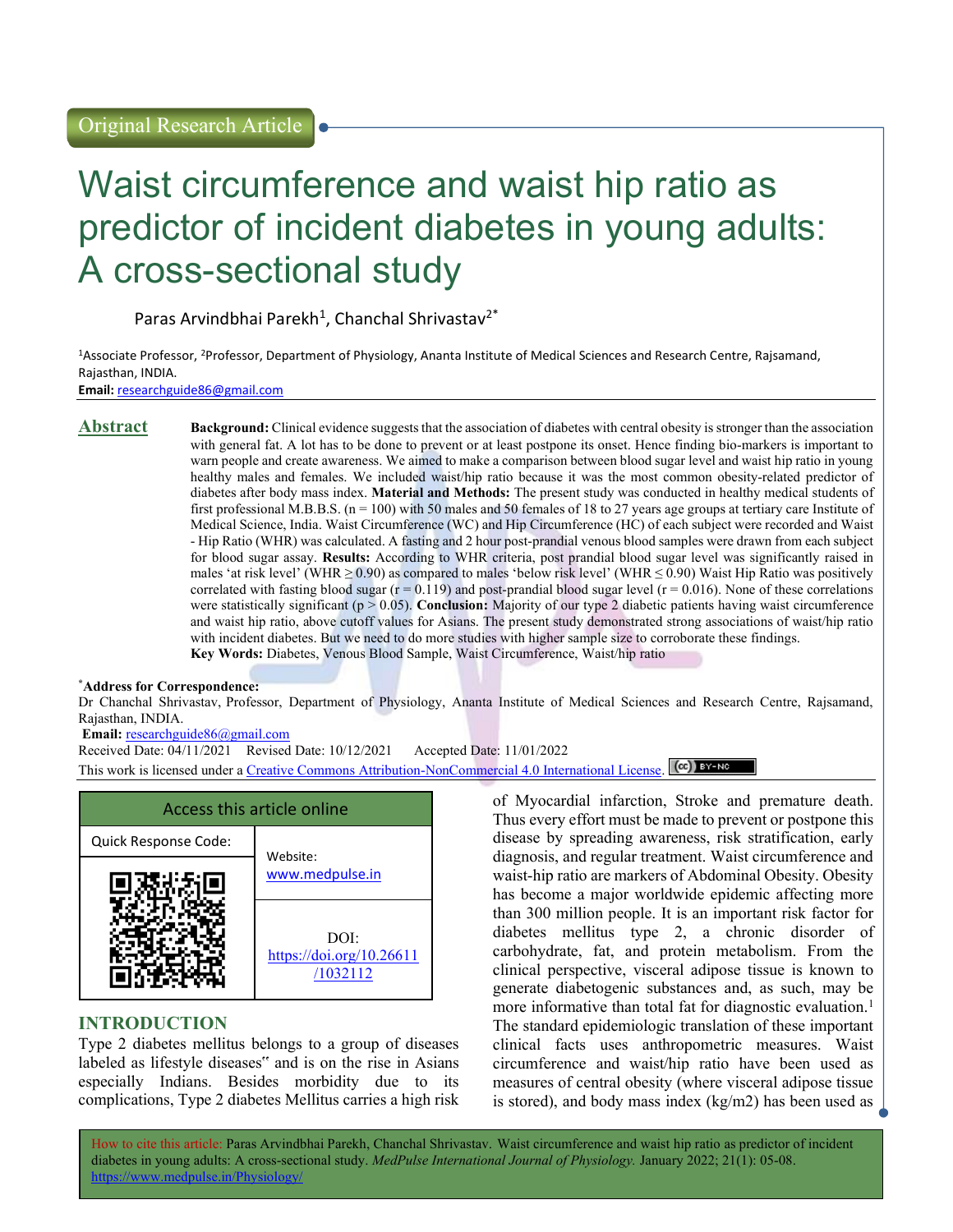a measure of general obesity.<sup>2</sup> Clinical evidence suggests that the association of diabetes with central obesity is stronger than the association with general fat. Studies using computed tomography and magnetic resonance imaging have provided further evidence to support that central obesity, visceral adipose tissue, and upper-body nonvisceral fat are the major contributors to the metabolic complications.2,3 Central obesity has been associated with decreased glucose tolerance, alterations in glucose insulin homeostasis, reduced metabolic clearance of insulin, and decreased insulin-stimulated glucose disposal.<sup>4,5</sup> Asians with normal BMI may have more than normal abdominal obesity. Thus the choice of waist circumference and waisthip ratio, in present study. In 2003 WHO laid down guidelines for screening of type 2 diabetes mellitus, risk factors which included Waist-hip ratio and waist circumference, as important risk predictors of type 2 Diabetes Mellitus. Family history of diabetes is given a lot of importance in India, and patients rely on it to predict Diabetes. Individually it is a risk factor, though not the only one and absence of Family history does not guarantee freedom from developing diabetes.6-8 We aimed to make a comparison between blood sugar level and waist hip ratio in young healthy males and females. We included waist/hip ratio because it was the most common obesityrelated predictor of diabetes after body mass index.

# MATERIAL AND METHODS

The present study was conducted in healthy medical students of first professional M.B.B.S. ( $n = 100$ ) with 50 males and 50 females of 18 to 27 years age groups at tertiary care Institute of Medical Science, India. Waist Circumference (WC) and Hip Circumference (HC) of each subject were recorded and Waist - Hip Ratio (WHR) was calculated. A fasting and 2 hour post-prandial venous blood samples were drawn from each subject for blood

sugar assay. The subjects were divided into following groups:

#### According to WHR

Males with WHR < 0.90: "Below risk level" males

Males with WHR  $\geq$  0.90: "At risk level" males

Females with WHR < 0.85: "Below risk level" females

Females with WHR  $\geq$  0.85: "At risk level" females

Blood sugar levels were done by Biochemical Autoanalyser at the pathology lab using Enzymatic – colorimetric – Trinder – End Point method (Glucose oxidase and glucose peroxidase method). Normal reference value taken as 75 -100 mg/dl (4.2 - 5.6 mmol/L). Statistical analysis: The recorded data was compiled and entered in a spreadsheet computer program (Microsoft Excel 2007) and then exported to data editor page of SPSS version 15 (SPSS Inc., Chicago, Illinois, USA). For all tests, confidence level and level of significance were set at 95% and 5% respectively.

# **RESULTS**

In males " below risk level" (WHR  $<$  0.9), post prandial blood sugar level ranged from 88 to 119 mg/dl with mean and SD of 101.11 $\pm$ 9.14 and in males at risk level (WC  $\geq$ 0.9), post prandial blood sugar ranged from 96 to 184 mg/dl with mean and SD of 114.54±22.47. Post-prandial blood sugar level was increased in males "at risk level" as compared to males "below risk level" and the difference was statistically significant ( $p < 0.05$ ). Fasting blood sugar level was also increased in males "at risk level" as compared to males "below risk level" but the difference was not statistically significant ( $p > 0.05$ ). In females, the variation in values of fasting and postprandial blood sugar was not statistically significant ( $p > 0.05$ ). Waist Hip Ratio was positively correlated with fasting blood sugar  $(r =$ 0.119) and post-prandial blood sugar level ( $r = 0.016$ ). None of these correlations were statistically significant (p  $> 0.05$ ).

|                      | <b>Males</b>            |                                                   |                     | <b>Females</b>          |                     |
|----------------------|-------------------------|---------------------------------------------------|---------------------|-------------------------|---------------------|
|                      | "Below risk level" n=14 | "At risklevel" n=16                               |                     | "Below risk level" n=14 | "At risklevel" n=16 |
| <b>Fasting Sugar</b> | 88.60±6.90              | 92.95±6.28                                        |                     | 89.05±5.20              | 88.01±3.65          |
| <b>PPS Sugar</b>     | 101.11±9.14             | 114.54±22.47                                      |                     | 106.97±10.13            | 106.06±9.35         |
|                      |                         |                                                   |                     |                         |                     |
|                      |                         | <b>Table 2: Correlation coefficients analysis</b> |                     |                         |                     |
|                      |                         | <b>Variable</b><br><b>Fasting Sugar</b>           | <b>WHR</b><br>0.119 |                         |                     |

# DISCUSSION

In present study of type 2 diabetes patients, waist circumference, and waist-hip ratio was above cut off in majority, both males and females, thus emerging as an

important marker. This parameter of abdominal obesity has been widely studied all over the world. In the USA, as early as 1992 and 1997 studies established a link between waist circumference and type 2 diabetes.<sup>1,2</sup> In the Carribean Islands, people of African origin, like Nigerians,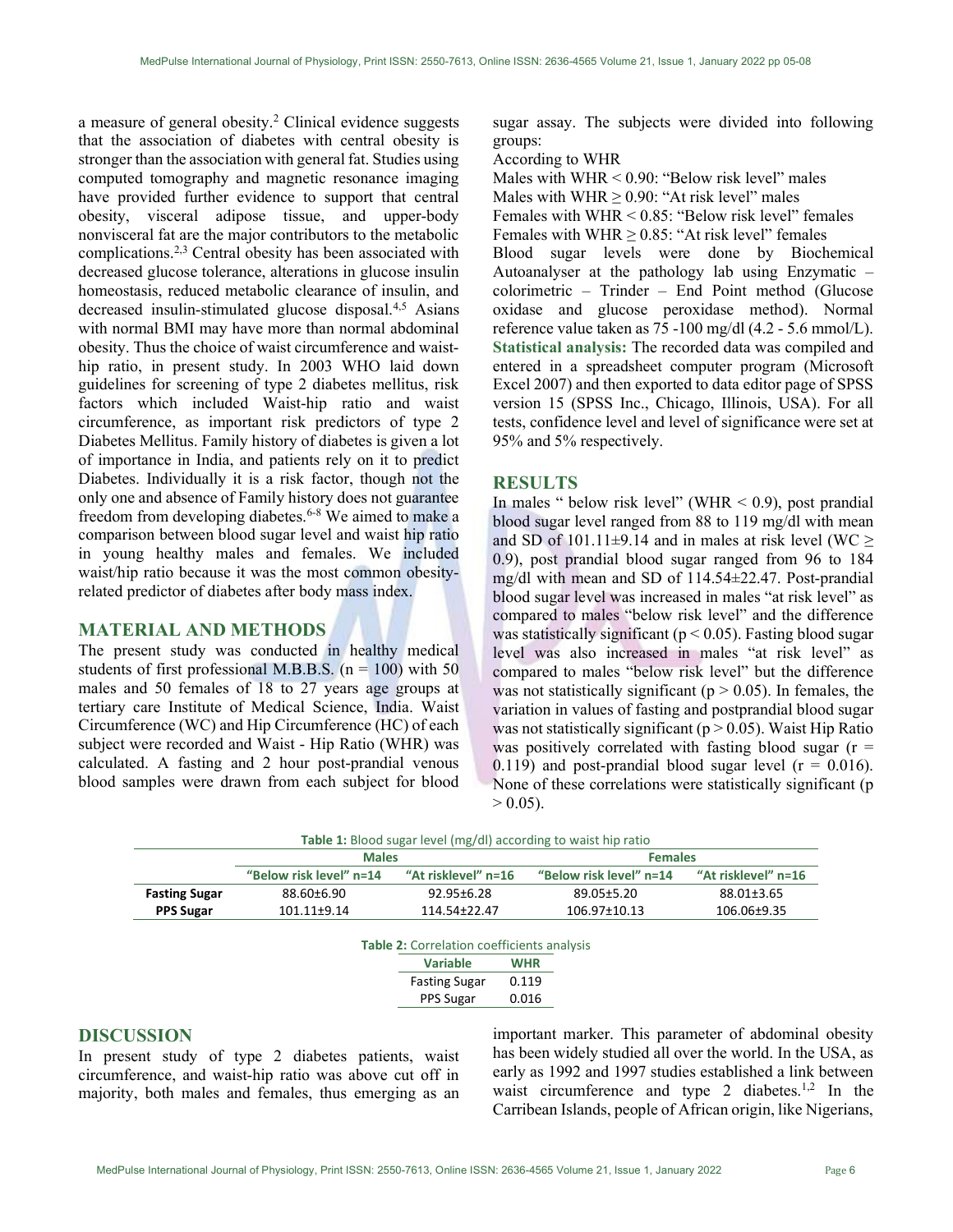Jamaicans and African-Americans were studied, by Okosun IS, et al. and were found to have a high risk of hypertension and high fasting blood sugar. Mexican population was studied by Berber A, et al. reporting a high cut off of BMI of 25.2 to26.6, and 90cms and 85 cms as cutoff waist circumference for prediction of type 2 diabetes mellitus.<sup>8</sup> In 2003 WHO laid down guidelines for screening for diabetes mellitus in which most important measurements were Waist circumference and Waist hip ratio, and the correct method of measurement Snehalata C, et al. in a study from India defined waist and hip circumference cutoff values for Asian Indian Adults and also the correct way to measure the same.<sup>9,10</sup> Another Indian study by Misra A, et al. not only gave cutoffs but also action levels : action level 1 for Asian Indians : WC >78cms for men and >72cms for women should be advised to avoid weight gain and maintain increased physical activity.<sup>11</sup> Post-prandial blood sugar level was increased in males "at risk level" according to waist hip ratio (WHR  $\geq$ 0.9), as compared to males "below risk level" (WHR < 0.9), and the difference found was statistically significant (p < 0.05). McKeigue *et al.*<sup>12</sup> (1991) and Mohan *et al.*<sup>13</sup> (2003) similarly found increase in glucose intolerance with increase in WHR. Gharakhanlou *et al.*<sup>14</sup> (2012) found that in men, WHR was a significant predictor for glucose. Though, Ghosh *et al.*  $(2004)^{15}$  reported that centrally obese subjects had a significantly higher FPG  $(P<0.001)$ compared with centrally non-obese subjects. Ko et al.<sup>16</sup> (1999) concluded that higher levels of WHR is associated with risk of diabetes. Palacios et al.<sup>17</sup> (2011) found that WHR had the highest prevalence odds ratio for overall cardiometabolic risk and glycosylated hemoglobin. In study by Joshi *et al.*<sup>18</sup> (2019), the range of WHR in both male and female diabetic participants (100) was higher than non-diabetic participants (100) and the result was statistically significant in both the cases. Kharal et  $al$ .<sup>19</sup> (2013) stated that mean waist hip ratio was 0.87 and increase in Waist hip ratio correlated significantly with increase in random blood sugar level both in males ( $p=0.008$ ) and females ( $p=0.007$ ). Gu *et al.*<sup>20</sup> (2011) stated the associations of anthropometries with each metabolic factor(in metabolic syndrome) to be significant and equal for BMI, WC, WHR and WHtR. Vazquez et al. (2007) concluded waist/hip ratio was the most common obesityrelated predictor of diabetes. Shah A *et al.*<sup>21</sup> (2009) showed that in female, age (82.9%) is the strongest predictor followed by WHR  $(78.1\%)$ , WC  $(70.2\%)$  and least for BMI  $(55.0\%)$  whereas for male WC  $(87.0\%)$  is the strongest followed by WHR (81.6%), BMI (68.5%) and least: for age (6.4.6%) using Receiver Operating Characteristic (ROC) curves. Perez-pavida et al.<sup>22</sup> (2019) opined that one in four subjects had post-prandial hyperglycaemia despite normal fasting glycaemia. Similar to our result, they found

that anthropometric indices of central fat distribution were strongly and independently associated with an increased risk of post-prandial hyperglycaemia. Misra et al. also reported that post-prandial blood sugar level was raised in subjects with high WHR. But contrary to this, Hardiman et al. observed that there was no association between blood glucose level and WHR and Ghosh et  $al.^{15}(2004)$  found WHR to be associated with fasting plasma glucose level which was again different from our result. The difference in the results may be due to their larger and wide spectrum groups of all ages. Abdul Ghani MS et al.  $(2009)^{23}$  proved that measurement of the postload plasma glucose concentration has additive value to models based only on fasting measurements in predicting the future risk for type 2 diabetes. Jiang J et  $al.\overline{24}$  opined that post prandial blood sugar is more informative for screening of coronary heart disease and in our study also, we are finding post prandial hyperglycemia to be more significant.

#### **CONCLUSION**

Present study did show, majority of our type 2 diabetic patients having waist circumference and waist hip ratio, above cutoff values for Asians. The present study demonstrated strong associations of waist/hip ratio with incident diabetes. But we need to do more studies with higher sample size to corroborate these findings.

## **REFERENCES**

- 1. DeFronzo RA. Pathogenesis of type 2 diabetes mellitus. Med Clin North Am. 2004;88(4):787–835. doi:10.1016/j.mcna.2004.04.013.
- 2. Despres JP, Moorjani S, Lupien PJ, Tremblay A, Nadeau A, ´ Bouchard C. Regional distribution of body fat, plasma lipoproteins, and cardiovascular disease. Arteriosclerosis. 1990;10(4):497–511. doi:10.1161/01.atv.10.4.497
- 3. Carey VJ, Walters EE, Colditz GA, Solomon CG, Willett WC, Rosner BA, et al. Body fat distribution and risk of non-insulin-dependent diabetes mellitus in women. The Nurses' Health Study. Am J Epidemiol. 1997;145(7):614- 9.
- 4. Okosun IS, Cooper RS, Rotimi CN, Osotimehin B, Forrester T. Association of waist circumference with risk of hypertension and type 2 diabetes in Nigerians, Jamaicans, and African‐Americans. Diabetes Care. 1998;21(11):1836-42.
- 5. Jensen MD. Is visceral fat involved in the pathogenesis of the metabolic syndrome? Human model. Obes (Silver Spring). 2006;14:20–24.
- 6. Haffner SM, Mitchell BD, Hazuda HP, Stern MP. Greater Influence of central distribution of adipose tissue on incidence of noninsulin-dependent diabetes in women than men. Am J Clin Nutr. 1991;53(5):1312-1317. doi:10.1093/ajcn/53.5.1312.
- 7. Shinta H, L, Bernanthus IN, Puspa K, Rustati E, Susiyanti. Waist circumference as a predictor for blood glucose levels in adults. Universa Med. 2009;28:77–82.